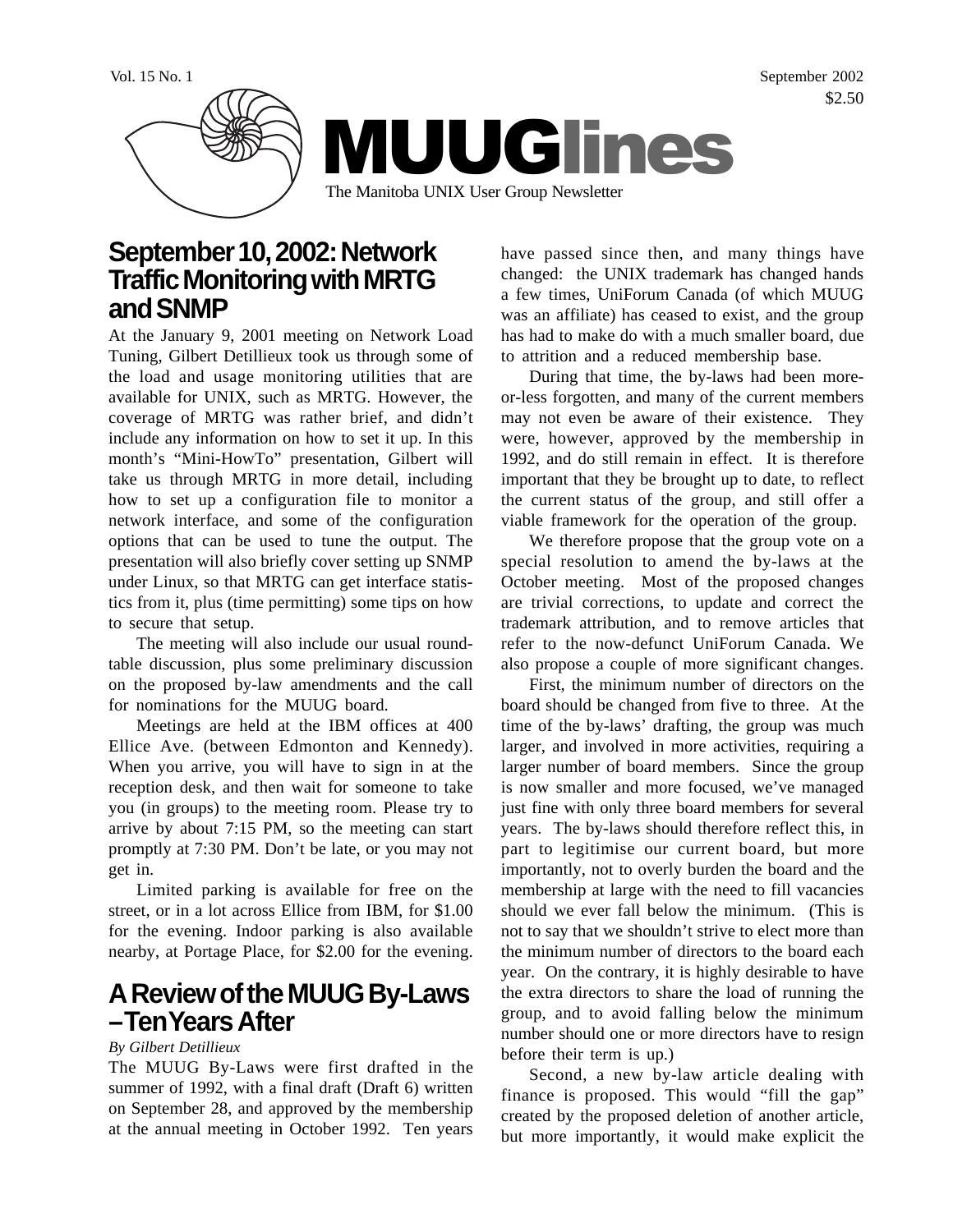accountability of the treasurer to the group, by requiring the presence of that person at a general meeting at least once a year. (This has never been a problem in the past, so it's really just a formality.)

According to the current by-laws, any notice of motion to alter them must be supported by at least five group members in good standing. We therefore are presenting the draft notice of motion one month early, in order that it can be discussed at the September meeting, and the required number of supporters added to the motion for submission to the board.

Here is the draft notice, with the specific proposed amendments to the MUUG by-laws:

#### **Notice of Motion to Amend MUUG By-Laws**

To be tabled as a Special Resolution at the Annual Meeting on October 8, 2002.

That the MUUG By-Laws (Draft 6, dated September 28, 1992) be amended as indicated below:

1. (f) shall now read as follows: "UNIX is a registered trademark of The Open Group in the United States and other countries"

3. (c) shall no longer include: "(e.g.: UniForum and its affiliates)"

3. last sentence of last paragraph shall no longer include: ", and supporting the activities and initiatives of UniForum Canada"

5. (a) "not less than five Directors" shall be revised as follows: "not less than three Directors"

11. (f) shall be deleted.

11. (f) shall now read as follows: "The Treasurer will report directly to Members at a general meeting at least once per year."

12. (c) shall be deleted.

Submitted by Gilbert Detillieux.

Supported by Kevin McGregor, Doug Shewfelt, \_\_\_\_\_\_\_\_\_\_\_\_\_\_\_\_\_\_\_\_\_, and

\_\_\_\_\_\_\_\_\_\_\_\_\_\_\_\_\_\_\_\_\_\_.

The complete text for the current draft of the by-laws can be found online, in various formats: http://www.muug.mb.ca/pub/bylaws/

## **MUUG Board Elections - Call for Nominations**

*Gilbert Detillieux Election Committee Chair*

It's been quite some time since we've made a formal call for nominations, but it's long overdue. After adopting the MUUG by-laws in 1992, a formal election was held. The following two years, a call for nominations went out, but the end result was a board elected by acclamation. The records for the years that follow aren't clear, but it would appear that the same board members have stood by acclamation for quite some time.

With the proposed amendments to the by-laws, on their 10th anniversary, we thought it appropriate to once again adhere to the election procedures outlined therein. The remaining three board members have all agreed to let their names stand again, so here is the initial list of nominees:

- Gilbert Detillieux, Systems Analyst, University of Manitoba
- Kevin McGregor, Network Specialist, City of Winnipeg
- Doug Shewfelt, Systems Specialist, City of Winnipeg

Of course, this list is just a starting point. Any member in good standing of the group can be nominated simply by getting the support of one other member. If you feel you would like to contribute to the group by running for a board position, please don't hesitate to do so. (In fact, we'd like to see the number of board members increase.)

If you want to be nominated, or to nominate someone else, send a letter to the group's postal box or deliver it in person to a current board member. The letter must contain the name, title, and employer of the nominee, along with a short (100 word or so) biography, and must contain the signatures of the nominee and one other member. The letter must be received no later than September 24, 2002, which is 14 days prior to the October 8 meeting.

Although the by-laws require that the nominations be done in writing, with signatures, you can speed up the process by also sending us e-mail to <election@muug.mb.ca>, with the above information, and sending the signed paper copy later. In this case, please include the e-mail address of both the nominee and the supporter on the CC: list of the message, so that all parties concerned have a record of the communication.

If you have any questions about the election or the nomination process, please contact Gilbert Detillieux, either by phone (474-8161) during business hours or by e-mail to <election@muug.mb.ca>.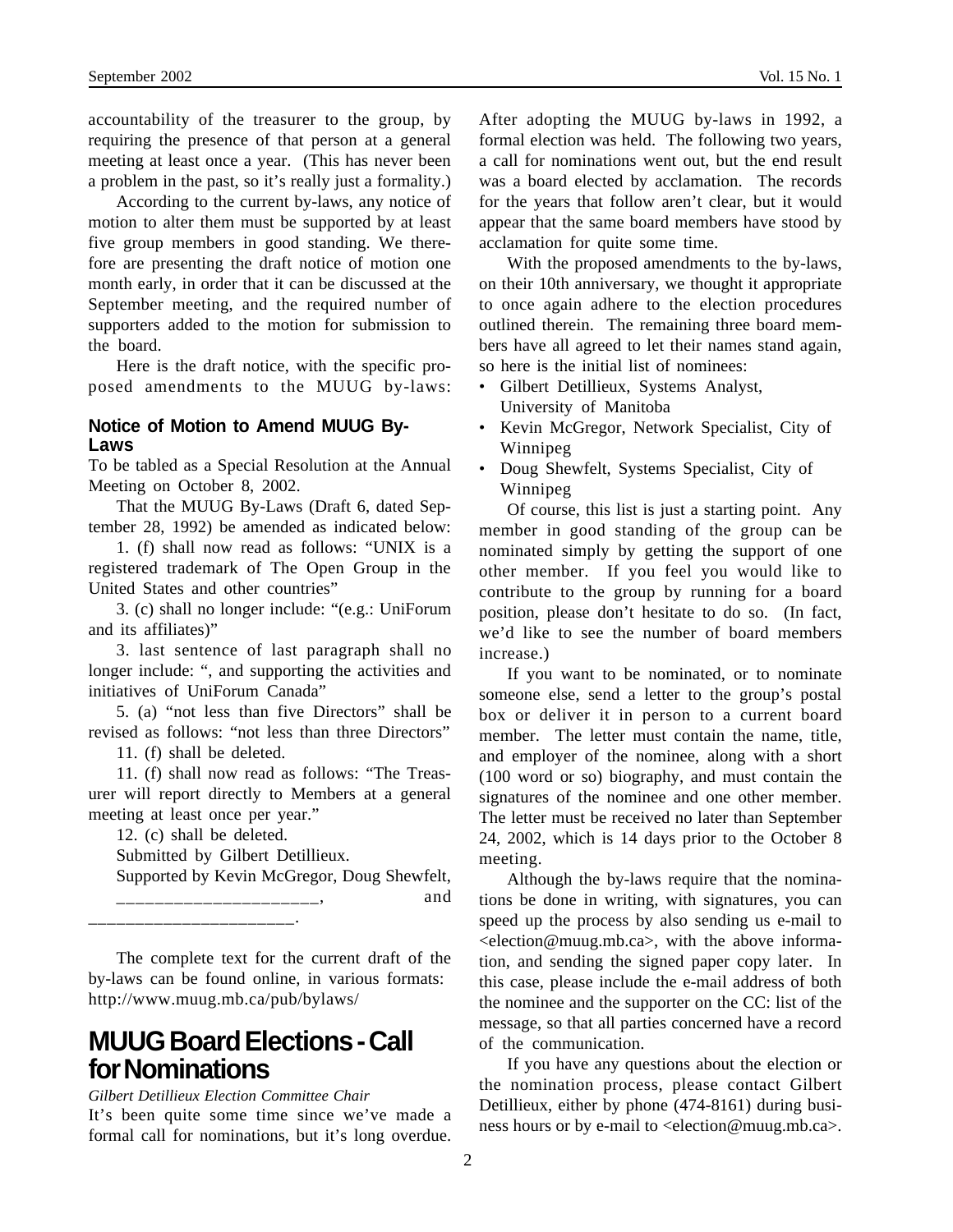# **Mozilla, Again!**

Mozilla.org has just announced the release of Mozilla 1.1. Overall, Mozilla.org said it has increased application and layout performance, as well as stability and Web site compatibility. The group has also provided improved CSS, DOM and HTML standards support.

The group has added fullscreen mode on Linux, improved filtering and a "New Directory" button for the Linux File Picker, and better Bi-Directional Arabic and Hebrew support including improved layout of Arabic pages on Linux (and other platforms without their own Arabic shaping support).

For the Mac platform, the group has enabled MathML for Mozilla on Macintosh (it was already available on Windows and Linux), and enabled Mozilla to take advantage of Quartz rendering from Mac OS X 10.1.5.

Windows was not left out of the loop. Mozilla can now trigger Microsoft Dial-up Networking (DUN) when started without a connection, and features a new button in preferences for making Mozilla the default browser on Windows.

Other features that cross platforms include:

- · Distinct window icons for the different Mozilla applications
- · A new button on the tab bar for creating new tabs
- · All Search entry points now utilize the user's default search engine
- · Download Manager has been enabled as the default download view
- · More intelligent completion has been added to Autocomplete in the location bar
- · Improvements make downloads handle file extensions more accurately, and the correct files are now saved when saving complete Web pages
- · Drag and drop support has been improved
- · Context clicking on a selection now offers the ability to view the HTML source of the selected area
- · Page info displays more page information
- · New layout performance enhancements targeted at DHTML
- · Support for displaying XBM images
- · Image and plug-in blocking for Mail & News
- · The ability to view HTML mail messages as plain text
- · The ability to quote the current message in a

Mail compose window

Improved tab completion and the ability to join channels with Japanese names in Chatzilla.

Visit www.mozilla.org or your distribution's web site for source and binaries.

### **Samba 2.2.5**

Only a week or so after the June MUUG meeting, the Samba Team announced Samba 2.2.5. This is the latest stable release of Samba, and is the version that all production Samba servers should be running for all current bug-fixes. There have been several fixes and internal enhancements which include:

- Several compile fixes for Solaris and HP-UX
- More printing fixes for Windows NT/2000/XP clients
- New options for the VFS Recycle Bin library
- New internal signal handling semantics relating to directory change notification and oplocks

There are many more features and fixes included in this release. Visit www.samba.org for the complete list, and download the source and/or binaries. You should, of course, also consider visiting the web site for your distribution for simpler – and supported – installation.

On a related note, the more adventurous of you should check out the Samba-TNG project (www.samba-tng.org), whose object is specifically to replicate the functionality of a Windows NT 4.0 domain controller. They can always use testers and documenters, if not programmers!

## **Sun's Linux Foray**

Sun Microsystems, Inc. attacked the low-cost, entry server market with enterprise-class systems know-how in new Linux and Solaris™-based systems that include industry-leading software and system design. At a press conference in San Francisco August 12th, Sun unveiled the Sun<sup>TM</sup> LX50, an x86-architecture entry-level server. The new system is loaded with Sun and open source software, the Sun Open Net Environment (Sun ONE) software stack, the customer's choice of Sun's new enterprise-ready Linux or the Solaris Operating Environment (OE) and a full suite of support services.

The enterprise-ready Sun LX50 server lowers cost of ownership and helps to fill the security and